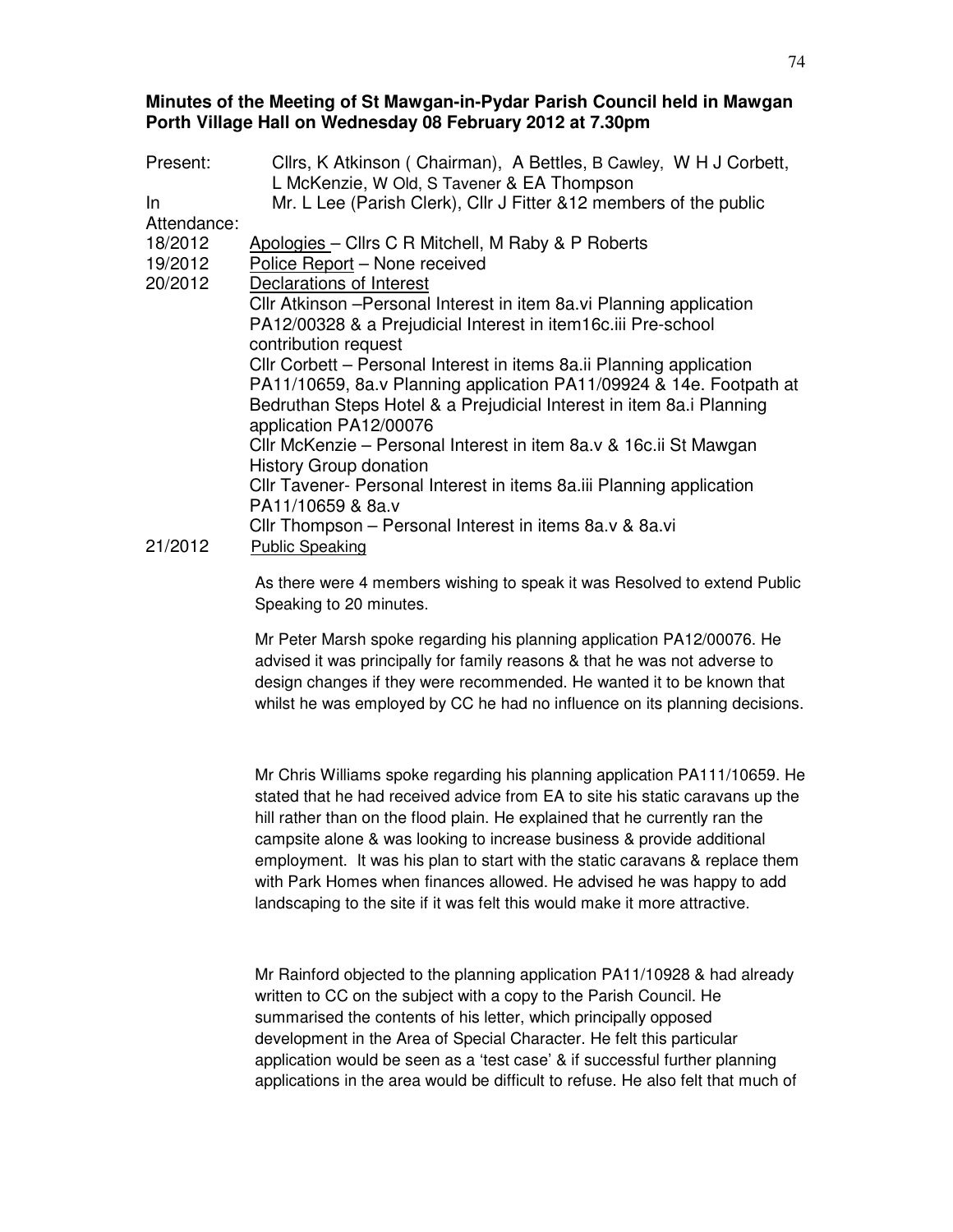the habitat had already been destroyed as the applicant had cleared the site prior to obtaining Planning Permission for the development.

Mr Gary Michell introduced himself as the applicant for this application PA11/10928. He advised he was only looking to put one property on the land he had purchased.

22/2012 Minutes of Meeting 11 January 2012

**Resolved** to accept the Minutes of the meeting as a true record of the meeting and they were signed by the Chairman.

- 23/2012 Councillor Vacancy The Clerk confirmed receipt of a letter of resignation from Cllr Errington. The Clerk will write to thank him for his service on the PC. The vacancy is currently displayed on all 4 parish notice boards.
- 24/2012 Clerks Report The report had been circulated prior to the meeting.

The Land Registry has advised that ownership of the beach is divided between 11 separate Title Numbers as well as some Unregistered Land. The Clerk will proceed to identify the owners of the individual plots.

Cllr Bettles requested that CC be made aware that the recycling unit at The Merrymoor was not in fact used by The Merrymoor itself. The Clerk & Chairman agreed to write to CC

There has been no further news on the enforcement case of the person living in the horsebox / shed in the field. The Clerk will chase CC again for a response.

Cllr Thompson gave her apologies for the next Affordable Housing meeting.

## 25/2012 Planning

It was Resolved to bring forward Planning item d. The Future of The area of Special Character as it would be useful to discuss this prior to discussing application PA11/10298. It was also Resolved to amend the planning application order to discuss those which the public had spoken about first.

d. The Future of the Area of Special Character Cllr Corbett advised that there were 2 Areas of Special Character in the parish, 1 in St Mawgan & 1 in Trenance; he passed around maps showing the 2 areas. He explained that the ASC had been designated to prevent changes to the area that would affect its open & spacious nature. He gave examples of planning applications from the past that had been refused permission, both inside the ASC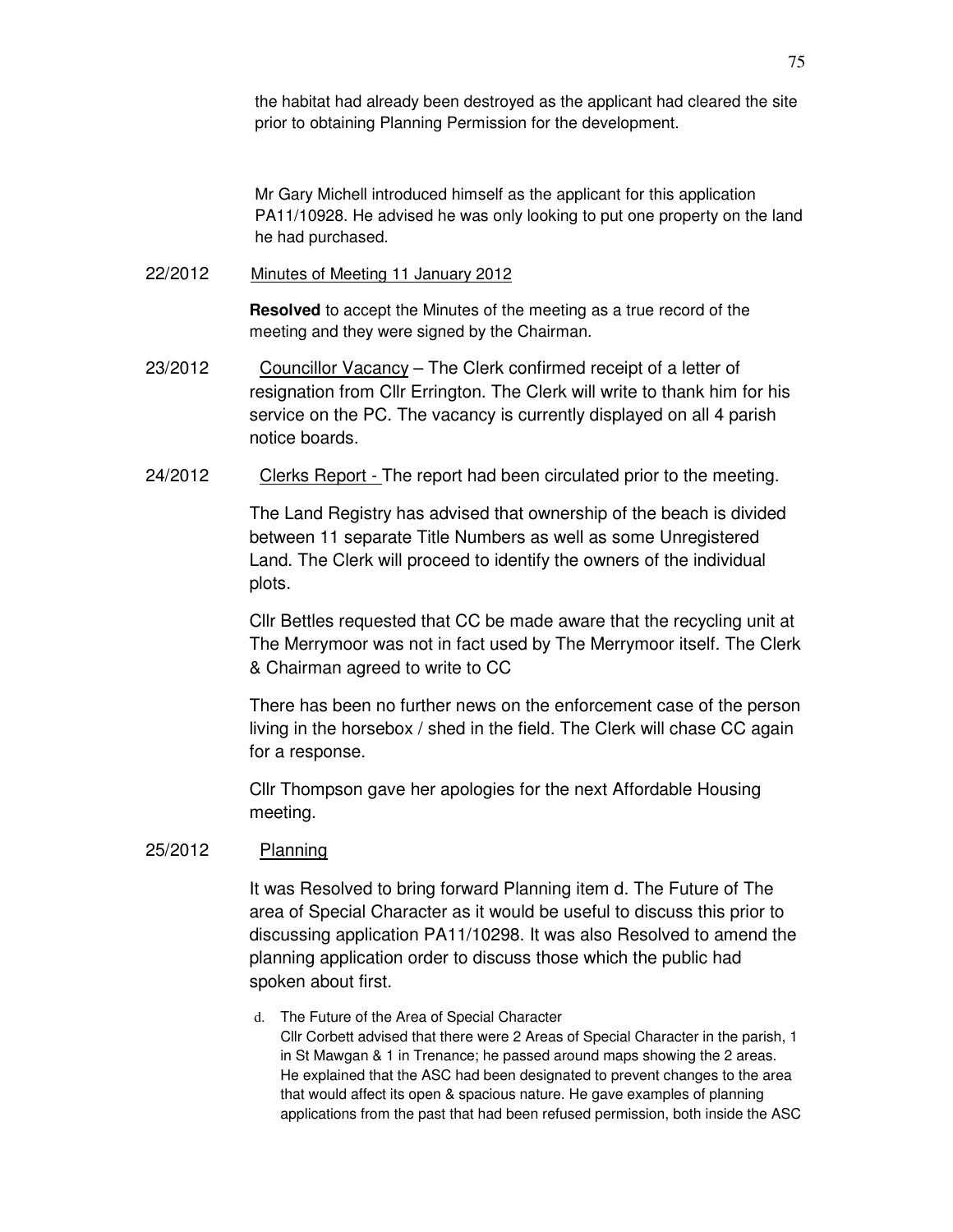& also just outside the ASC. Cllr Corbett agreed with Mr Rainford that the new application PA 11/10298 would be regarded as a test case.

a. New Applications – It was **Resolved** to make the following responses to Cornwall Council

Cllr Corbett left the meeting while the following item was discussed.

- i. PA12/00076 Goring Gwel An Mor, Mawgan Porth, Mr P Marsh Extension of existing single storey dwelling **Resolved – No Objections** although the PC felt the design could be improved.
- **NB. See correspondence below in connection application PA12/00076**  Cllr Corbett returned
	- ii. PA11/10659 The Granary Retorrick Mill Newquay Mr C Williams The addition of 4 static caravans / park homes for all year round holiday use **Resolved to Object** (2 abstentions) on grounds that the proposal was contrary to various development plan policies & government advice regarding tourist information in rural areas & the need to protect the AGLV from inappropriate development. Also a proposal to site 6 timber chalets at the next door fishing lake site had been dismissed on appeal a few years ago.
	- iii. PA11/10928 Land at Trenance at OS Grid ref 185012 67780 Trenance Newquay Mr G Michell Tregarian Developments – Construction of a new sustainable house incorporating garage & parking area **Resolved to Object** as it was against the principle of development within the ASC & also on grounds that the design was not in keeping with the area
	- iv. PA12/00171 Rose Cottage Ball Lane St Mawgan Newquay Mr J G Higham Trustees of William Higham – Extension & alterations to an existing dwelling **Resolved No Objections**
	- v. PA11/10826 The Steps Tredragon Road Mawgan Porth TR8 4DF Mr & Mrs K Krikorian. Extend existing terrace and form store underneath. Erect balcony. **Resolved No Objections**
	- vi. PA11/09924 Penvose Farm Tregurrian Newquay Mr J Bennett Conversions of barns to 3 holiday units. **Resolved No Objections**
	- vii. PA12/00328 Land adjacent to Moorland House Rectory Lane St Mawgan Mr A Banks – Erection of polytunnel. The PC noted CC's reasons for refusal of the previous application for a polytunnel on the site, namely that it would have an adverse effect upon the Conservation Area. This issue had also caused some concern to the PC & was the reason that it had previously suggested a 3 year temporary permission to allow the decision to be revisited if necessary. The PC **Resolved** that a similar response would now be appropriate.
	- viii. PA12/00589 The Copse Carloggas St Mawgan Mr A Castree Kernow Forestry – Application for works to trees subject to a TPO. Felling of 18 trees in 2 stages, one year apart. **Resolved**- The PC recommends the CC agrees to the felling of the first stage of trees this year, but considers a further application for the rest of the trees in 12 months time when the effects of the initial felling are known.
- b. Advices and decisions from Cornwall Council
	- i. PA11/08600 Land to the rear of Little Acre High Barn St Mawgan Mr & Mrs B Old – Proposed 4 holiday lodges with parking spaces & new access drive to existing highway access – **Application Withdrawn**
	- ii. PA11/10552 Loweneth Trevenna cross St Mawgan Mr & Mrs R Oliver Replacement Garage & extension to existing bungalow- **Conditional Planning Permission Granted**
	- **iii.** PA11/10157 Magic Cove Touring Park Mawgan Porth Mr B Lightfoot Magic Cove Touring Park – Addition of small washroom to improve facilities on the Touring Park – **Conditional Planning Permission Granted**
	- **iv.** PA11 /09686 Dalswinton Country House Hotel St Mawgan Newquay Proposed Lodge (serviced Guest Accommodation) to be used in association with hotel – Conditional Planning Permission Granted
- c. To discuss enforcement issues No new issues & updates
- 26/2012 The Newquay & St Columb Community Network Forum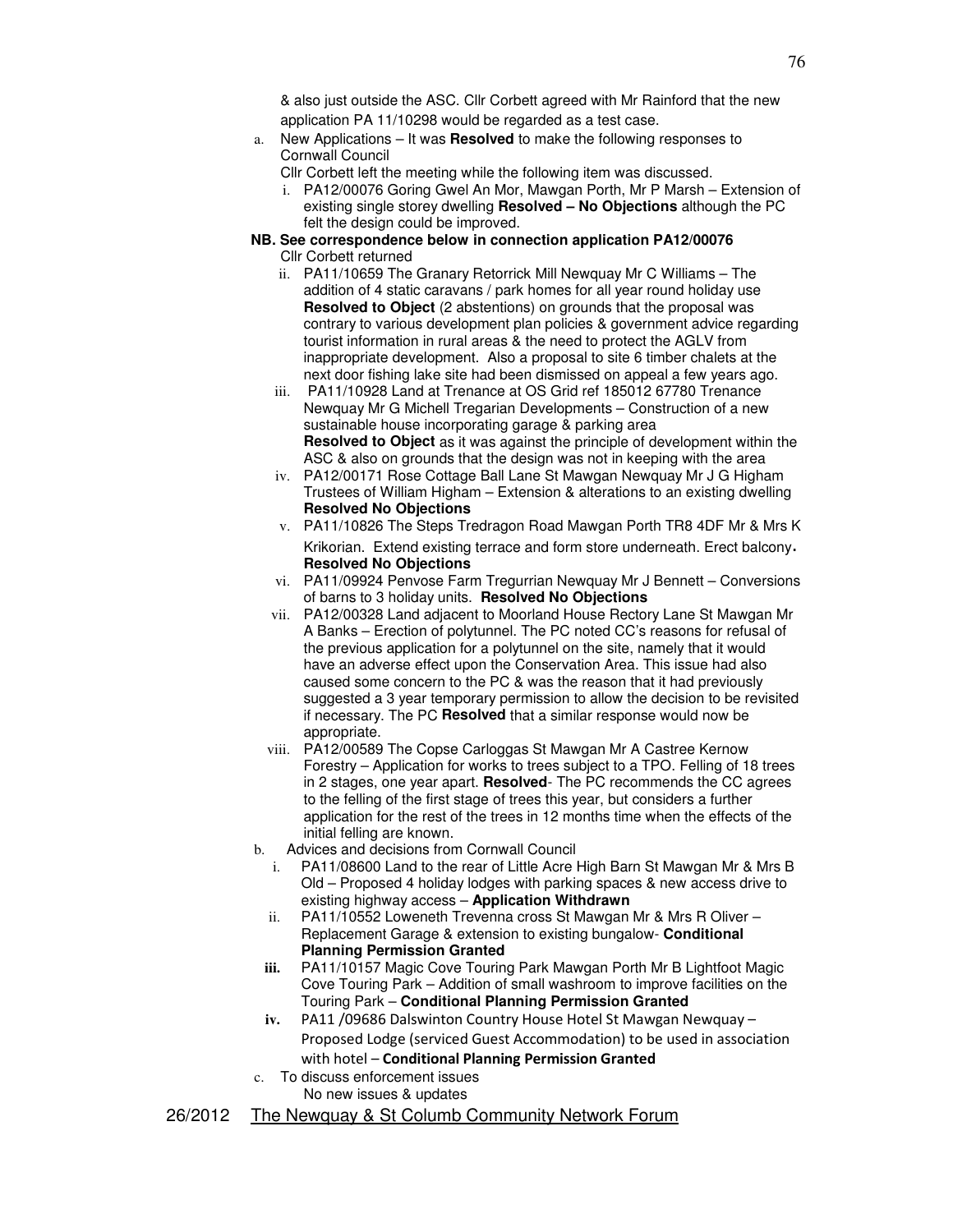No report received. Cllr Thompson will continue to attend meetings

- 27/2012 Parish Plan Review A report had been circulated by Cllr Roberts. Cllr Thompson will replace Mr Errington on the review working Group
- 28/2012 Risk Assessment Review The Chairman & Vice Chairman have now proof read the document. The Clerk will attend to the minor amendments then distribute the appropriate sections to each Working Group for their attention.

#### 29/2012 Amenity Area Working Group

- a. Working Group Report None Received
- b. Symbol on Headstone AM Chadwick B111 **Resolved** that it was insufficient to just paint over the 'Morphy Richards' wording from the iron symbol. The Clerk to write to the stonemason, suggesting he resubmits an application for a more discreet design.
- c. Repairs to roundabout –**This item was discussed in confidential session** A quote from Taylor Made had been received. **Resolved** to seek two further quotes for the work.
- d. Mower storage Cllr Corbett will draw up some basic plans for submitting to Mrs Young-Jamieson to consider.
- e. Removal of Recycling Bins at Merrymoor Car park –response from CC

See minute 24/2012 Clerk's Report

f. Community Service – Litter picking – Clerk to make further enquiries regarding provision of skip, plastic bags & litter pickers. The team will be asked to concentrate on the road verges as the beach is adequately cleaned already.

## 30/2012 Beach & Environment Working Group

- a. Working Group Report None received
- b. Dog Bins & General Waste Bins Cllr Thompson will invite Mike Farmer to March meeting to discuss the emptying & location of the bins.
- c. Parking at Disabled Access Resolved to request Mike Farmer put another boulder across the entrance to stop unauthorised parking.

### 31/2012 Transport & Rights of Way Working Group

- a. Working Group Report –None received
- b. Sycamore Trees on bank at Lanvean between Lobb's Cottage & Hylton The Chairman will request the landowner cut back the overhanging trees.
- c. Overhanging trees at Dalswinton Road Cllr Old will find out who owns the land & request they cut back the overhanging trees.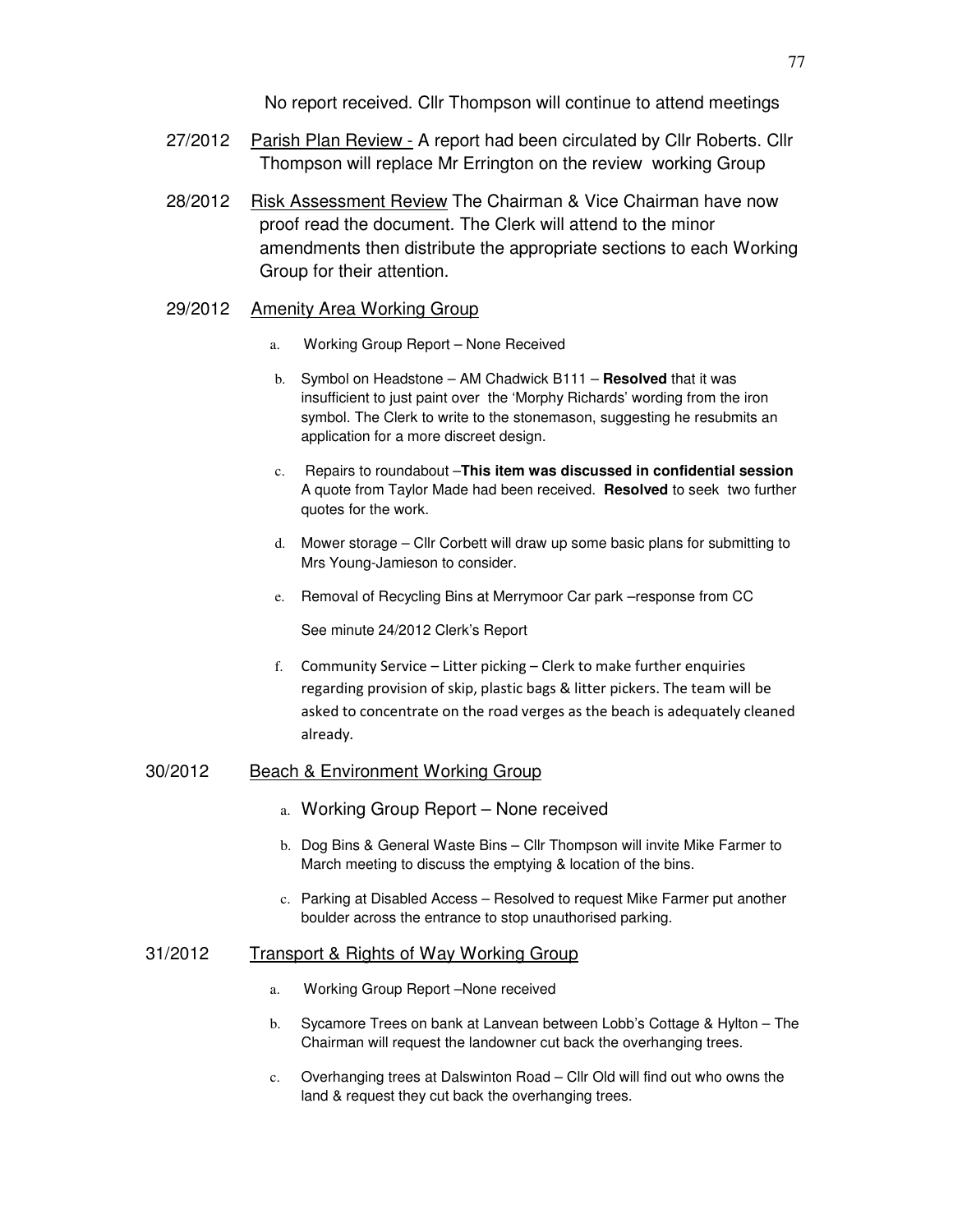- d. St Eval Junction **Resolved** Red Markings not required
- e. Footpath at Bedruthan Steps Hotel The footpath is now clear of obstruction

### 32/2012 Other Reports – to receive reports from meetings

The Chairman reported on the recent meeting with the Affordable Housing team at CC. He advised that sites at Trevenna Cross & Higher Tolcarne had been deemed unsuitable. Other sites are being considered. A further meeting will take place on 16 February.

# 33/2012 Accounts

Resolved to suspend standing orders to extend the meeting in order to complete the remainder of business on the agenda.

a. To approve payment of accounts

It was **Resolved** to pay the following accounts totalling

| <b>T</b> Michell<br>L Lee<br>MPVH | Maintenance Contract January<br>Salary & expenses January<br>Hall Hire 12 January | £667.81<br>£600.00<br>£ 20.00 |
|-----------------------------------|-----------------------------------------------------------------------------------|-------------------------------|
| Serco Ltd                         | Bin Empty Oct - Dec 2011                                                          | £30.48                        |
| <b>CPRE</b>                       | <b>Annual Subscription</b>                                                        | £29.00                        |
| Total                             |                                                                                   | £1347.29                      |

- b. Financial Regulations Review The Clerk has updated the Financial Regulations & also the Standing Orders. They will be circulated to councillors for approval at the next meeting. The PC acknowledged receipt of a helpful document from Mr R Metcalfe.
- c. Grants & Donations
	- i) Annual grant to Village Halls- Resolved to make a donation of £500 to each hall.
	- ii) St Mawgan History Group Cider Press Deferred until further approach received from The History Group

Cllr Thompson left the meeting. Cllr Atkinson left the meeting & Cllr Corbett took the Chair for the next item.

iii) St Mawgan Pre-school – contribution towards cost of storage shed. This item was deferred pending PC discussions with the Playing Field landlord.

Cllr Atkinson returned & re-took the Chair

34/2012 Correspondence for information – All circulated prior to meeting